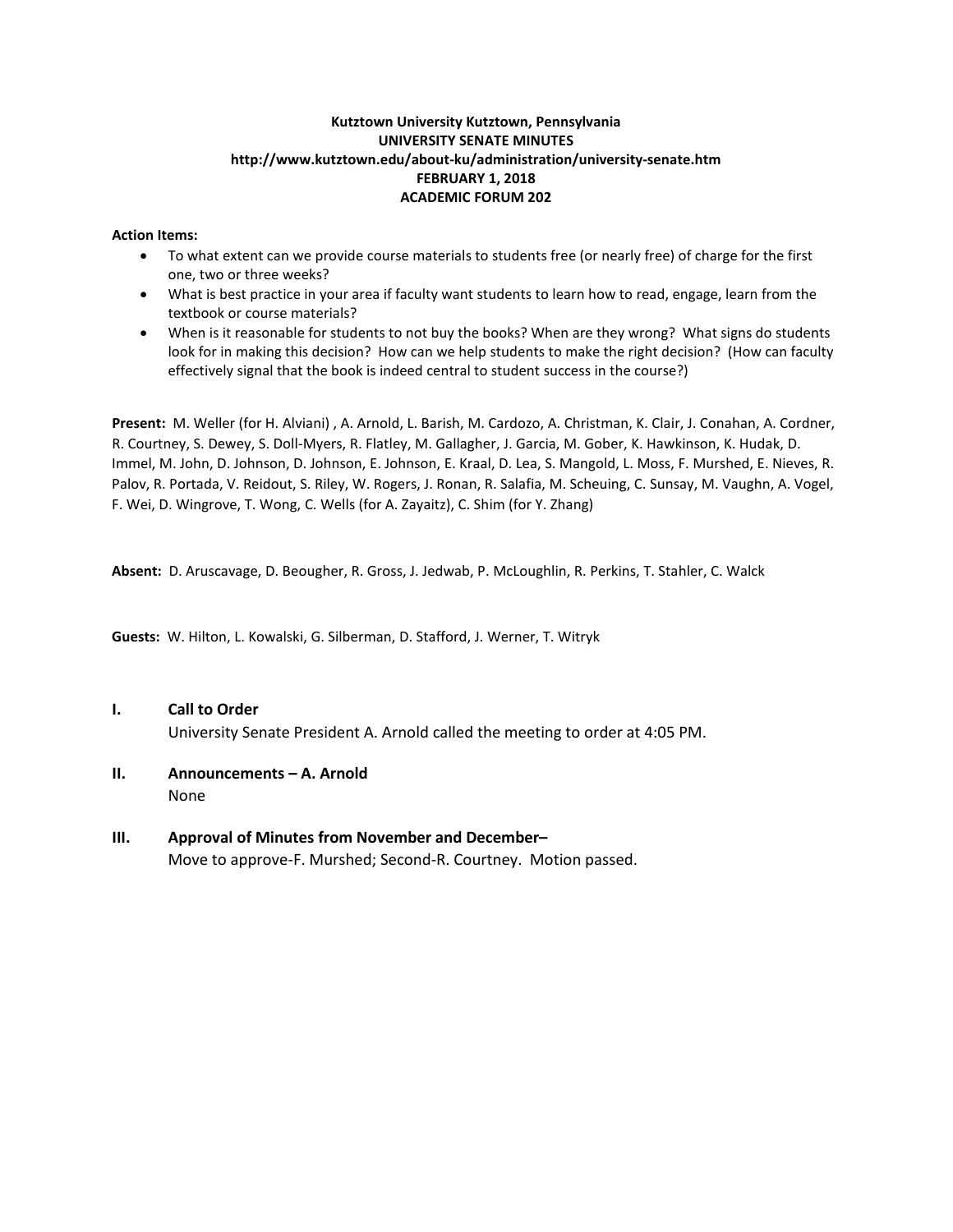### **IV. President, Committee Task Force Reports-**

## **A. Senate President's Report** – A. Arnold

1. CET Workshop – The Center for the Enhancement of Teaching will host a workshop on the First Week Problem in the MSU on February 22. The workshop will address such issues as textbook affordability and student and faculty culture. An email announcement of the workshop will be sent shortly.

2. Reporting to Constituency – Senators are reminded of the need to report to and obtain information from their constituents as the Senate is the only venue in which all constituents are represented. As such, Senate can have a greater impact than other venues.

## **B. Senate Vice President's Report –** J. Ronan

1. IRB Bylaws—The rationale for the presentation of new bylaws is that none existed before this point. This motion came from the committee, requiring no second. L. Moss noted that the IRB and Jeff Werner deserves thanks for the necessary work that they do. A. Arnold stated that research involving human subjects cannot be done without the work of the IRB. Vote to approve passes.

2. Willingness to Serve—The request for applications is out. Please encourage applications.

## **C. University President's Report –** K. Hawkinson

1. Two letters were sent to the university community during the first week of school. M. Santos has been appointed Vice President for Communication, Marketing and External Affairs. A. Ogeka has also been appointed as the Executive Director of KU Foundation. The appointments resulted in some reorganization. The Department of Recreational Services and University Radio has been transferred to the division headed by M. Santos.

2. Middle States will visit the campus on March 4-7. The campus is ready thanks to C. Wells.

3. There are new enrollment numbers that look encouraging. Last year we were at 7,116 applications by this date. This year we are at 8,359. That is 1,200 applicants above last year. The number of denials is also up (515 last year to 625 now), and it is still early. Students can retest and resubmit their applications. This indicates that the quality of students who have been accepted is high, about 3.3 high school GPA. This year we have 600 students who have made deposits compared to only 328 last year. This shows early commitment from the students.

4. We do continue to have budget issues. Income is short of expenditures. We project an increase of 1.2% in enrollment, but a deficit of \$5.5 million compared to a \$7.7 million deficit last year. These deficits, falling enrollment and a decrease in reserves puts the university near the at-risk category as determined by the state system. Nonetheless, we are still optimistic. Once a clearer picture of the state appropriation is obtained, more plans will be made and another letter will be sent outlining steps. If we are able to meet our goals, we should be able to move into the black in the next few years. The budget book is available in the library for those who want to review it. Campus leaders receive budget updates as they are made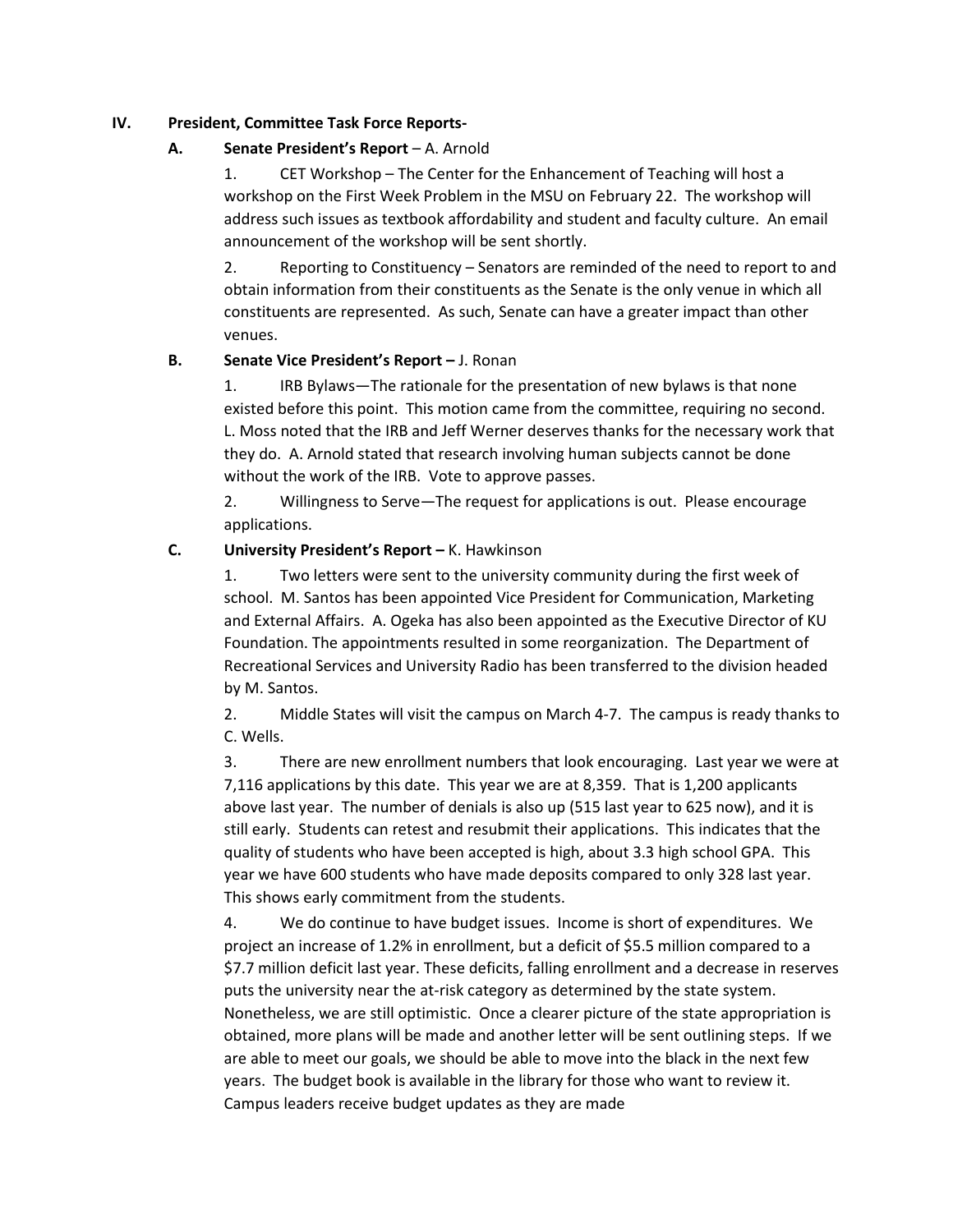5. At a meeting in Harrisburg last week, there was a lot of discussion of reorganizing or reconceptualizing the role of the state system. The Chancellor and Board of Governors are advocating more independence. That is beginning to happen. A new policy allows new program approvals to be in the hands of the Chancellor rather than the Board of Governors, which would make the process faster. The Board of Governors is focused on strategizing for the entire system. This would be a great benefit to KU. The Board of Governors now sees their role in terms of doing strategic planning for the whole system.

6. The new General Education program should not create any more additional problems than in other years. Services are being enhanced. A Director of the First Year Experience was hired two years ago. Additional services are being put into place. More scholarship money is being made available. The university will be positioned to handle more students.

7. In response to a question about diversity K. Hawkinson reported that this year's class is the most diverse we have had at 25%. The overall sense is that this level will either remain the same or increase in coming years.

## **D. Student Government Board (SGB) Report-** M. Gallagher

1. During the SGB conference goals were set and action plans were made for the semester.

2. The pilot shuttle program has been extended through this semester. It runs Monday through Thursday from 10 to 4.

3. The Advocacy Day event will take place on February 22. This is a one day event during which representatives from the PASSHE schools will meet with legislators to explain student needs. Twenty-two members of the SGB will be attending. Students are invited to attend a rally that day. A Bieber bus will leave from the student union at 7 am and return at 5 pm.

4. Special funding will be done on line for the first time.

5. As a member of the Board of Governors, M. Gallagher will take part in the interviews for Chancellor once the number of applicants has been narrowed to 3 or 4. She will be able to vote. Will have a strong voice in the selection of the new Chancellor.

## **V. As May Arise**

None

#### **VI. New Business** None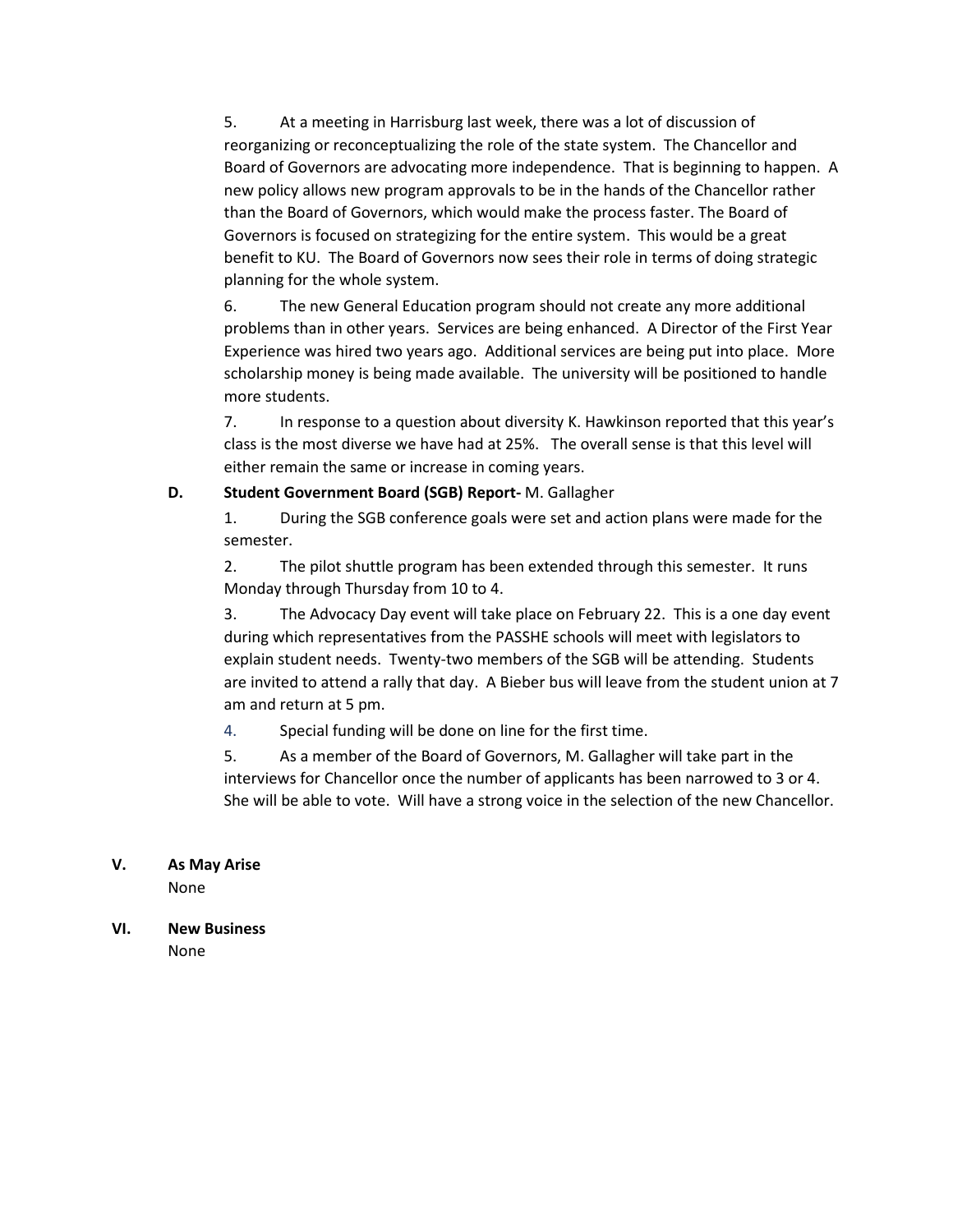#### **VII. Unfinished Business**

**A.** First Week Problem: A. Arnold reported that the first week problem extends beyond the lack of funds. Some faculty assign books without using them or explaining how to use them. There will be a broader discussion of the problem on February 22 at 11 am hosted by CET. SGB reported that a discussion of the issue has been opened with students. There are a number of factors that need to be addressed: (1) cost of textbooks, (2) the uncertainty of whether the student will stay in the course during the drop/add period, (3) the cost of other supplies that are also required for the course, (4) a lack of awareness of other resources, and (5) a sense of distrust.

The bookstore is promoting the resources available from the bookstore and financial aid via email. Many departments make resources available for free. The discussion included the following major points:

- In Modern Languages courses students need an access code to reach the material. That code expires after a few weeks. Access to these materials is less expensive if a subscription is purchased for a longer term, but students do not plan for long term (i.e., multi-semester) access
- The bookstore reported that they can negotiate with publishers better than individual faculty are able to do. They might also be able to negotiate long term access to materials for individual students.
- Using e-reserves solves a lot of the copyright problems that faculty might face, given that we are limited to reproducing only 10% of the text otherwise.
- According to the National Center for the Collection of Education Statistics, the average cost of course materials for beginning college students at KU is \$1,628 compared to the national average of \$1,200. Some of our sister schools average only \$1,000. These numbers suggest that the cost of materials at KU is 30% higher than the national average and 60% higher than some of our sister schools in PASSHE. A. Vogel suggested that the statistics be published in the Daily Brief.
- Several options open to faculty: (1) the adoption of open educational resources (OER), (2) work with the bookstore to get electronic sources in the library, and (3) expand the library's reserve program. E-serves have been made available for 152 courses and used 1,834 times. The plan is to expand the service by at least 100 more courses next semester. There are some very good OERs. Openstacks.org was mentioned as a source that is very good and easy to use. There is a process to let students know that an OER will be used for a course.
- The cost of art supplies was discussed. The cost of supplies varies with the class and the class year of the students. Spreading the costs over time will help, but students need to know what the total cost of a course will be. Different options are being used to help mitigate this problem. There is no formal program for using materials that are left behind by students once the semester ends. Studio art is also an expensive endeavor. The trade-off for students is that they are able to use facilities that they would otherwise be unable to afford.
- The cost of music varies. Unfortunately, those costs are going to continue to increase.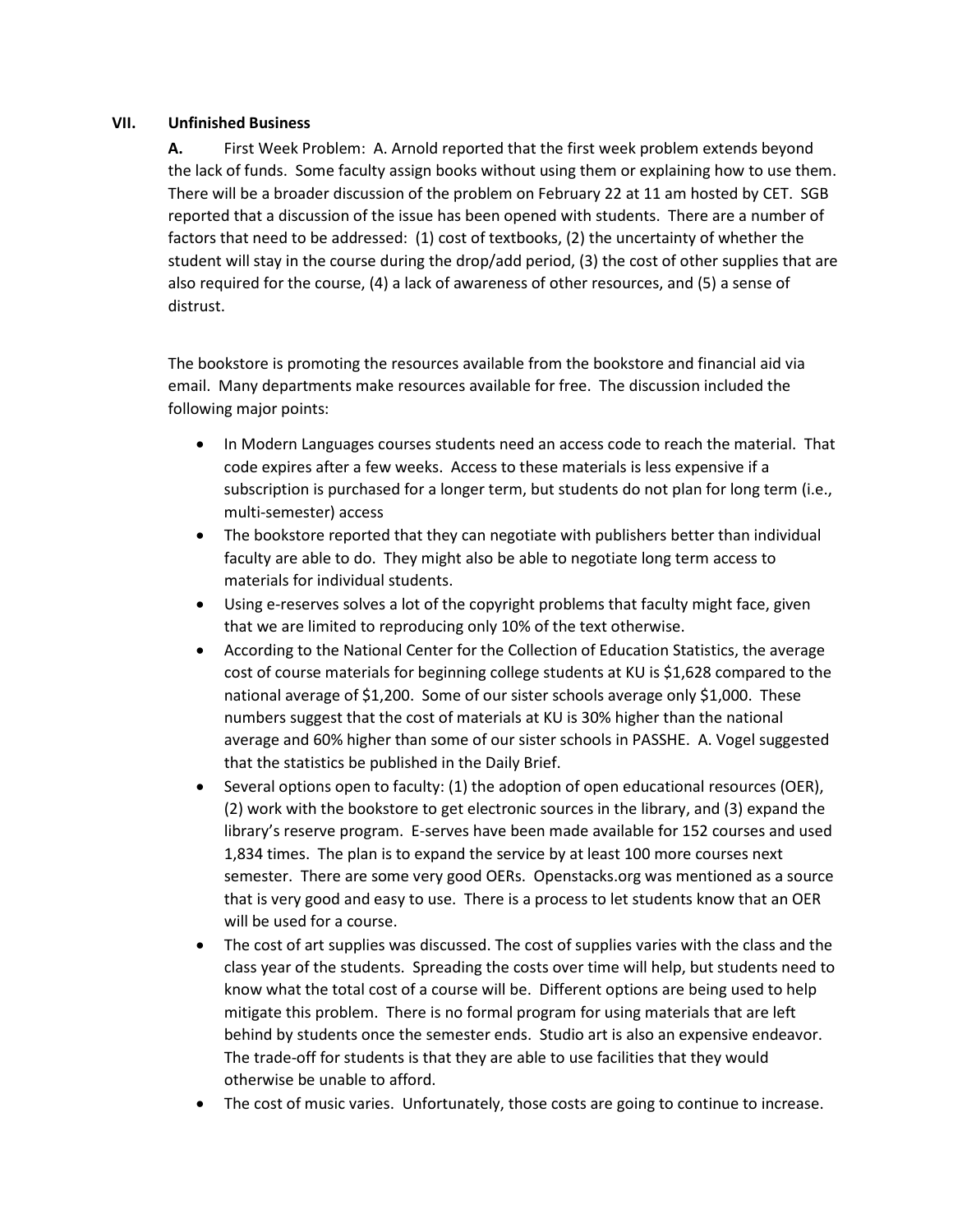- It was suggested that the university incentivize the system for developing free texts. He noted that a large number of students rely on the food pantry each week, so they may have to choose between food and course materials.
- R. Salafia noted that the conversation about budgeting is tied to time management skills. He also suggested that the university might want to explore the possibility of sponsoring a bus to major urban areas in order to increase the number of urban students at KU. A. Arnold noted that marginal students are not represented directly in Senate.
- V. Reidout reported that CASA focuses on first year students and those who are struggling, but good students are also served. Good time management is a major factor in student success. The transition to the university is difficult. Many students lack skills in financial literacy, time management, and so on. Moreover, students don't always realize that they lack skills in these areas. A number of ways of getting this type of information into the hands of students are being used. CASA connect students to all kinds of resources, including those outside of academia.
- SGB's discussions with students indicated that students have been burned in the past when they buy a book and it is not used in the course. Students want to see a connection between readings and the assignments.
- A. Arnold suggested that senators discuss syllabi construction with their departments. It was noted that we need to be more proactive in our approach to the issue. Syllabi show how the book is used and how it will be incorporated into the course on a regular basis.
- It was noted that students do not buy into the idea of the text as a reference. They want to see the text actually used in class.
- The fact that some students do not attend during the first week was noted, because they view it as a "syllabus" week. Some even change their status in MyKU in order to avoid work in the first week. Faculty are seen as complicit in this by (1) assigning a light workload in the first week and (2) being too generous with help to facilitate make-up work.
- D. Johnson pointed out that some students have their schedules dropped for nonpayment and then have a difficult time obtaining a schedule that fits their needs for specific courses. One potential solution to this problem is to work with the Bursar's Office to make some type of payment to avoid the problem. However, students are not guaranteed seats in the courses they selected. It's a tough situation, but there are consequences for nonpayment. We need to work together to teach them responsibility. We might also keep the cap for the class lower than the physical capacity of the room in order to allow schedule adjustments of this sort.
- Some options to pursue are the creation of a task force to work on the question, creating a policy that requires that a copy of the book be in the library or on reserve, putting together a guide to best practices.
- B. Flatley reported that the SGB at Mansfield University purchases a copy of every text assigned for inclusion in the library.